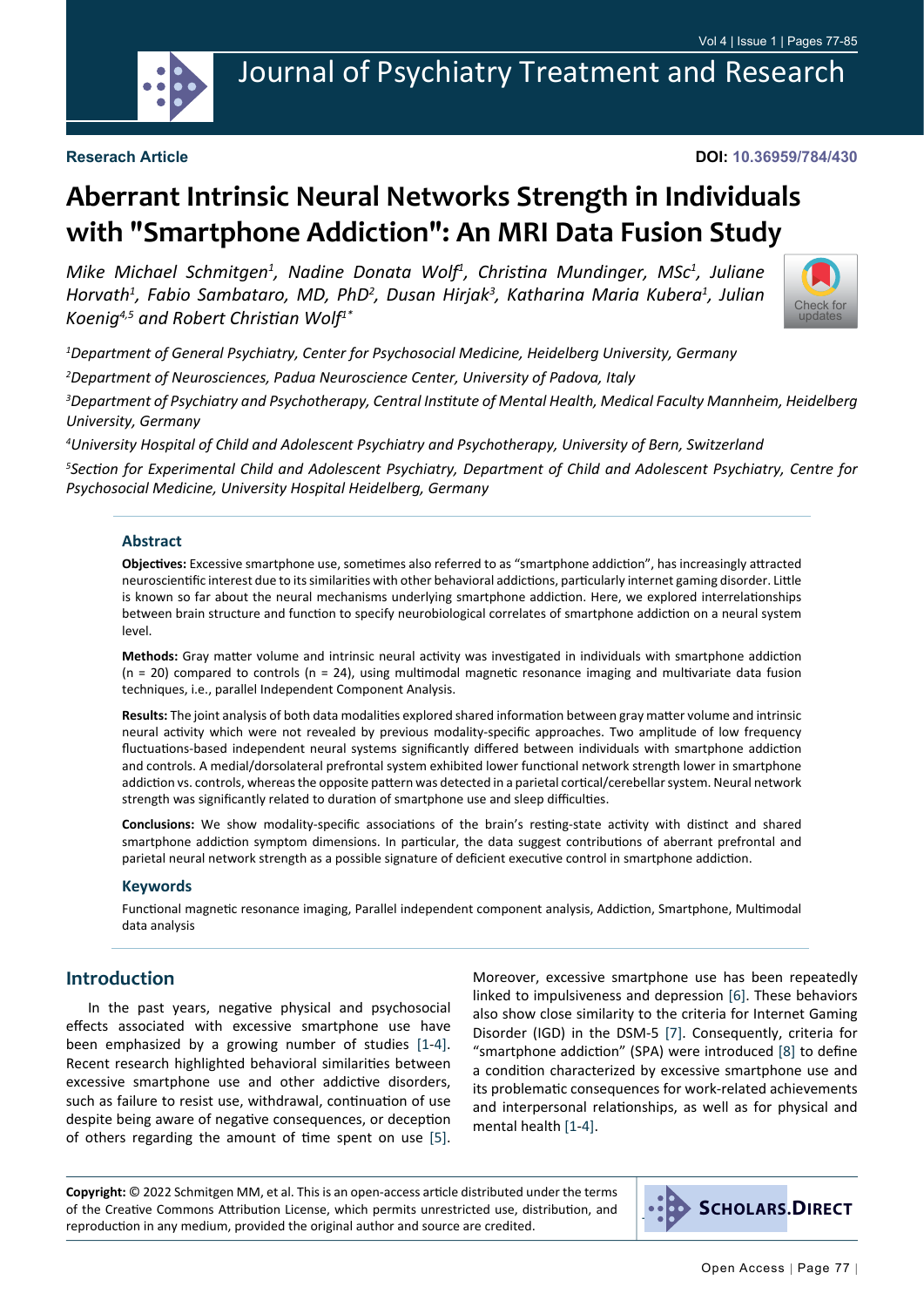Although the term "smartphone addiction" has been anchored in several validated psychometric instruments, e.g. the Smartphone Addiction Scale (SAS) [\[9](#page-7-6)], or the Smartphone Addiction Inventory (SPAI), it has been criticized for conceptual and taxonomic reasons. In this regard, and because of it possibly being a mobile branch of gaming disorder, alternative terms (e.g. "smartphone use disorder") were suggested [[10\]](#page-8-0). Addictive use of specific internet applications has been recently addressed in the context of the Interaction of Person-Affect-Cognition-Execution (I-PACE) model [[11,](#page-8-1)[12](#page-8-2)], which combines psychological and neuroscientific theories of addictions. According to this model, addictive behavior is a consequence of the interplay of personal characteristics and moderating and mediating variables [[12\]](#page-8-2). This refers to regional brain volume or neural activity, considering the anterior cingulate cortex (ACC), dorsolateral prefrontal cortex (DLPFC), and precuneus as regions of interest in addictive behaviors, such as IGD [[13\]](#page-8-3). Similarly, individuals with SPA show structural and functional changes at the neural structural and functional level 14, such as reduced gray matter volume (GMV), intrinsic neural activity (INA) in ACC [\[14](#page-8-4)], altered resting-state connectivity [[15\]](#page-8-5), and changes in neural activity in DLPFC, ACC and inferior parietal cortices during affective processing [\[16](#page-8-6)]. Recently, differences in cue-reactivity (CR)-related brain activity in individuals with compared to those without SPA, particularly in frontal regions, ACC, precentral gyrus, and anterior insula were shown [[17\]](#page-8-7).

Of note, most research in technology-associated behavioral addictions focused on either brain structure or function. To our knowledge, no study so far has provided combined information on both modalities in the same sample. While modality-specific descriptive approaches are clearly useful, such attempts may disregard important sources of joint information between modalities. Such information is essential for directly detecting similarities among patterns of brain structure and function within- and between specific populations.

Data fusion approaches based on multivariate statistical techniques take advantage of a joint examination of various information sources of the same sample at the same time and are able to detect cross-information of data, i.e., coaltered patterns of brain changes that may be partially missed in conventional separate analyses [\[18](#page-8-8),[19\]](#page-8-9). Here, we used parallel Independent Component Analysis (p-ICA), a multivariate method to capture joint information from two data sources [\[20](#page-8-10)-[22\]](#page-8-11), to multimodally expand the previous descriptive findings on GMV and INA in SPA14 by exploring joint information between these modalities, which cannot be fully detected by conventional mass-univariate statistical approaches [\[19\]](#page-8-9). GMV and INA, in terms of the amplitude of low frequency fluctuations (ALFF), were included in a p-ICA model. ALFF captures the relative magnitude of blood oxygen level dependent (BOLD) signal changes of intrinsic neural activity in distinct brain regions. This approach has been shown to be suitable to identify brain regions/networks with aberrant local functioning in patients with substance-use disorders and IGD [\[23,](#page-8-12)[24](#page-8-13)].

We expected to find independent components showing differences between individuals with SPA and controls, i.e., individuals showing non-addictive smartphone use, which depict hidden factors, which were not revealed by the former approach of separately analyzing GMV and ALFF data [[14\]](#page-8-4). Furthermore, we explored associations between such hidden factors and distinct SPAI-I dimensions, as suggested by a recent confirmatory factor analysis, i.e., "Time spent", "Compulsivity", "Daily life interference", "Craving", and "Sleep interference" [\[25](#page-8-14)].

#### **Materials and Methods**

#### **Participants**

We used a subsample of participants referred to by 14. Individuals were recruited using flyers and posters distributed at Heidelberg University campus and city center and via ads on social media platforms (i.e. personal Facebook-account of C.M.). In total n = 132 persons expressed their interest in the study. After applying inclusion criteria (i.e., sufficient German language skills, right-handedness, age 18-30 years, no general contraindications for MRI or self-reported neurological or mental illness, no IGD (score on the short-form Internet Gaming Disorder Scale (IGDS-sf) < 6) data from 44 participants (matched for age and gender) were used for final analyses. We defined two user groups based on the short version of the SAS (SAS-SV), where cut-off values of > 31 for males and > 33 for females were used to define a group of excessive smartphone users (SPA; n = 20, 14 female) [\[26](#page-8-15)], Participants below the cut-offs were assigned to a group of controls (n-SPA; n = 24, 17 female).

SAS-SV and IGDS-sf were used during a pre-screening process to assign interested persons to one of the two defined groups (either SPA or n-SPA; SAS-SV) and to exclude persons showing IGD (IGDS-sf) to prevent potentially biasing effects of IGD on collected data. Before MRI, participants completed the SPAI, the Beck Depression Inventory (BDI)-II [[27\]](#page-8-16) and the Barratt Impulsiveness Scale (BIS) version 11 [\[28](#page-8-17)]. The SPAI is a comprehensive scale that measures a wide range of addictive behaviors related to smartphone use [[8\]](#page-7-5). Recently, a confirmatory factor analysis of the SPAI, SPAI-I, suggested a five-factor model of the SPAI, which showed better fit in a European population than the original SPAI [[25\]](#page-8-14). For the purpose of this study, SPAI scores were recalculated according to the SPAI-I. The following factors were considered: (1) Time spent, consisting of four items capturing the difficulty

**\*Corresponding author:** Robert Christian Wolf, MD, Center for Psychosocial Medicine, Department of General Psychiatry, Heidelberg University, Voßstraße 4, 69115 Heidelberg, Germany, Tel: +49-6221-564405, Fax: +49-6221-564481

**Accepted:** February 22, 2022

**Published online:** February 24, 2022

**Citation:** Schmitgen MM, Wolf ND, Mundinger C, et al. (2022) Aberrant Intrinsic Neural Networks Strength in Individuals with "Smartphone Addiction": An MRI Data Fusion Study. J Psychiatry Treat Res 4(1):77-85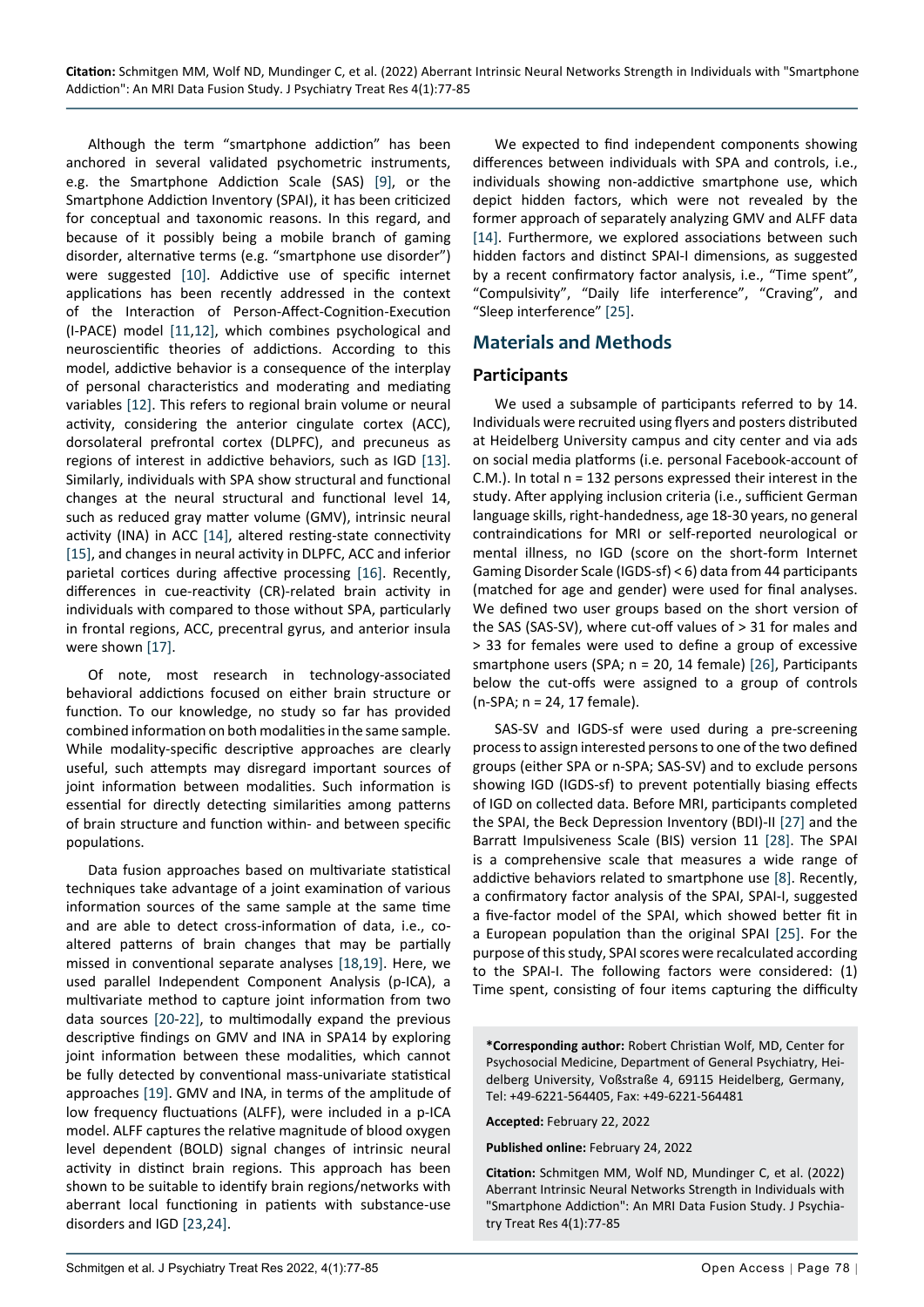of stopping and devoting more time and resources to use the smartphone. (2) Compulsivity, consisting of four items involving the degree of discomfort and emotional distress when being deprived of using the smartphone and not stopping use in spite of negative consequences. (3) Daily life interference, consisting of eight items describing the interference of smartphone use with other daily activities and interpersonal problems due to smartphone use. (4) Craving, consisting of five items capturing the degree of being unable to resist the urge to continue the behavior, and (5) Sleep interference, including three items focusing on the relationship between smartphone use and sleep duration/ disturbance [[25\]](#page-8-14). For completeness, SPAI scores were also calculated following the four-factor solution offered by Lin and colleagues [[8](#page-7-5)], i.e., 1) Compulsive behavior, 2) Functional impairment, 3) Withdrawal, and 4) Tolerance [\[8](#page-7-5)]. The BDI and BIS questionnaires were used to assess for depressive symptoms and impulsive personality traits, respectively, as depression and impulsiveness have been previously linked to excessive smartphone use and behavioral addictions [\[6](#page-7-3),[29\]](#page-8-24).

The study was approved by the Ethics Committee of the Medical Faculty at Heidelberg University and carried out in compliance with the Declaration of Helsinki. All participants gave written informed consent prior to inclusion in the study. All participants received monetary compensation (30€) for their participation.

#### **MRI Data Acquisition**

A 3-T Magnetom TIM Trio MR Scanner (Siemens, Erlangen) equipped with a 32-channel head coil was used to collect whole-brain structural and functional scans in a darkened room. To minimize head motion, the head of the participants was fixated in the head coil using foam cushions. The scanner protocol included four functional measurements including (in this particular order) a resting-state scan, three experimental paradigms, and a structural scan. Modality-specific (structural MRI and resting-state fMRI (rs-fMRI)) findings resulting from univariate statistics are reported in Horvath, et al. [[14\]](#page-8-4). Results of the CR-task employed in this study are reported in Schmitgen, et al. [\[14\]](#page-8-4).

During acquisition of structural data, 192 T1-weighted images were recorded, which were acquired with an MP-RAGE pulse sequence in a transverse (axial) orientation with the following parameters: Repetition time = 1900 ms, echo time = 2.52 ms, field of view =  $350 \times 263 \times 350$  mm, flip angle  $= 9^{\circ}$ , voxel size = 1 × 1 × 1 mm, 192 slices, slice thickness = 1 mm.

For rs-fMRI, participants were instructed to keep their eyes closed, not to fall asleep, and to not think about anything in particular. During rs-fMRI, 200 whole brain echo planar imaging (EPI) volumes were recorded in an axial orientation with the following imaging parameters: Repetition time = 2000 ms, echo time = 30 ms, field of view = 192 mm, flip angle = 90°, voxel size =  $3 \times 3 \times 3$  mm, 33 slices, distance factor between slices = 1 mm.

#### **Data preprocessing**

Individual data was preprocessed as described in Horvath,

et al. [\[14](#page-8-4)]. In particular, GMV of T1-weighted sMRI images was calculated using the Computational Anatomy Toolbox, CAT12 (http://dbm.neuro.uni-jena.de/cat/; last access: 05/28/2020) together with SPM12 (http://www.fil.ion.ucl.ac.uk/spm/; last access: 05/28/2020). Preprocessing included segmentation of images into gray matter, white matter, and cerebrospinal fluid, normalization using DARTEL, and smoothing of GMV segments using an 8-mm full-width half-maximum (FWHM) isotropic Gaussian kernel.

Rs-fMRI images were processed using the Data Processing Assistant for rs-fMRI (DPABI/DPARSF) [[30\]](#page-8-18). Preprocessing included slice timing, head motion correction, spatial normalization (Montreal Neurological Institute (MNI) -space; Voxel size  $3 \times 3 \times 3$  mm), smoothing with a 4-mm FWHM isotropic Gaussian kernel, regressing out nuisance covariates including mean signals from white matter and cerebrospinal fluid as well as the Friston 24-parameter model [[31\]](#page-8-19). Afterwards, ALFF-maps were calculated based on the preprocessed data.

#### **Parallel ICA**

P-ICA [\[21,](#page-8-20)[32](#page-8-21)], on GMV and ALFF data was applied using the Fusion ICA Toolbox (FIT; version 2.0d; https://trendscenter. org/software/fit/; last access: 05/28/2020) implemented in MATLAB 9.4.0 (R2018a). The number of components for each modality was estimated using the minimum description length (MDL) and the Akaike Information Criterion (AIC), as described in Calhoun, et al. [\[33](#page-8-22)]. Four components were identified for GMV and five components were identified for ALFF. ICASSO [[34](#page-8-23)] was used to assess results after running the approach 20 times to ensure consistency of the components.

For component visualization, the source matrix was reshaped back to a 3D-image, scaled to unit standard deviations (z), and a threshold of  $z > 3$  was applied. Maps from the two components described in Results section were overlaid onto a MNI normalized anatomical template. Anatomical denominations and stereotaxic coordinates were derived from clusters above a threshold of z > 3 by linking the ICA output images (i.e., the chosen components of interest) to the Talairach Daemon data base (http://www.talairach. org/daemon.html; last access: 05/28/2020).

#### **Statistical Analysis**

Component pre-selection was performed by two sample t-tests on the loading coefficients of each component, as implemented in FIT at p < 0.1. Three components fulfilled this criterion (one GMV and two ALFF) and loading coefficients of these components were extracted to be included in three ANCOVA models to test for group differences (adjusted for age and gender). The False discovery rate (FDR) was applied to adjust p values for multiple comparisons of the three ANCOVA models and components of interest were defined as models showing a FDR-corrected p-value of < 0.05. Hereby, two components of interest (both ALFF-based) were identified.

The component loadings of the two identified components of interest were used to test for associations with SPAI-I factors and SPAI-I total score by partial correlations (adjusted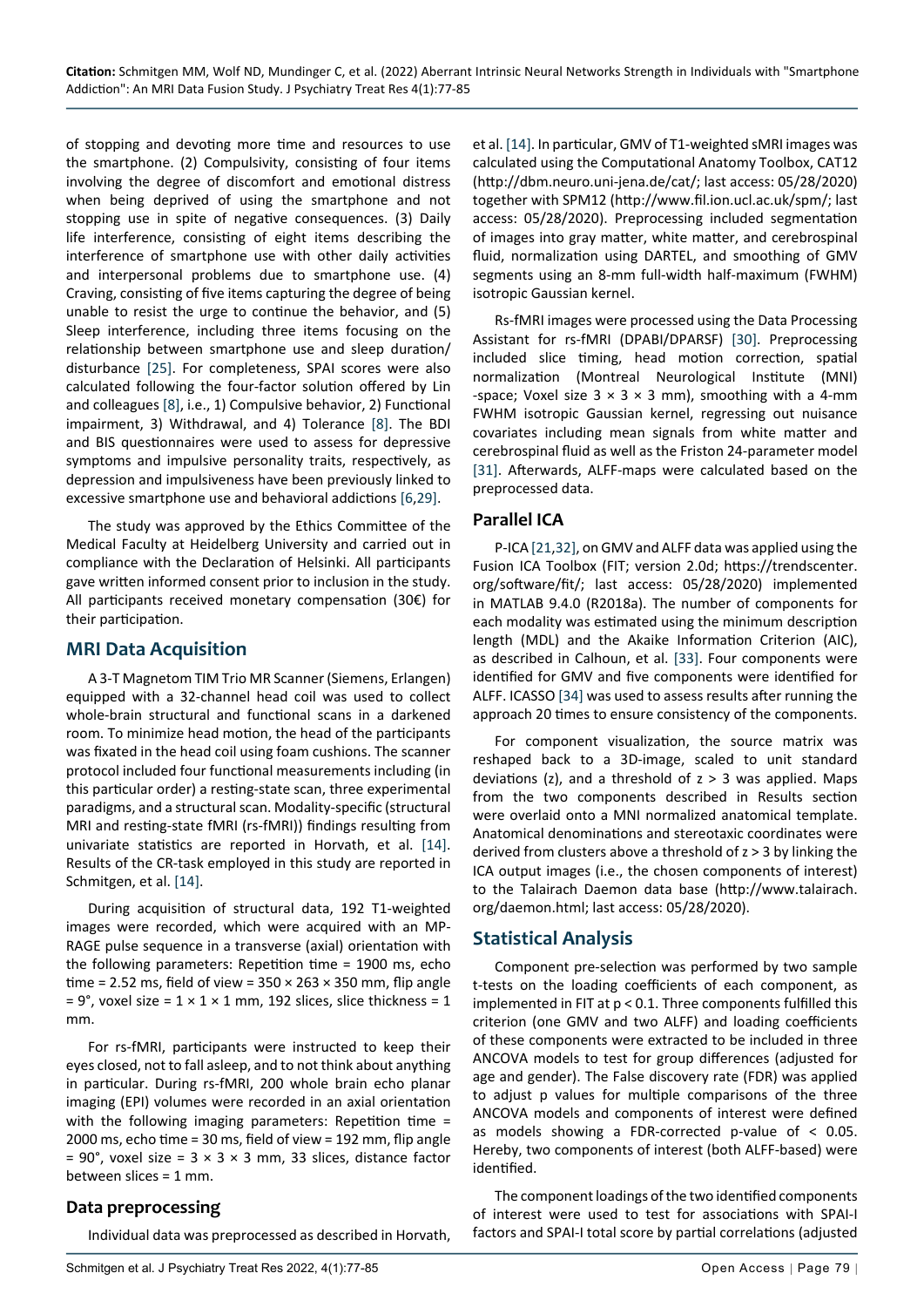**Citation:** Schmitgen MM, Wolf ND, Mundinger C, et al. (2022) Aberrant Intrinsic Neural Networks Strength in Individuals with "Smartphone Addiction": An MRI Data Fusion Study. J Psychiatry Treat Res 4(1):77-85

|                                | <b>SPA</b><br>(mean) | <b>SD</b>                   | Min-Max   | n-SPA<br>(mean) | <b>SD</b>      | Min-Max  | Statistic (df)               | $\boldsymbol{p}$ | <b>Effect</b><br>size |
|--------------------------------|----------------------|-----------------------------|-----------|-----------------|----------------|----------|------------------------------|------------------|-----------------------|
| Sample size                    | 20                   | $\mathcal{L}_{\mathcal{A}}$ | ÷,        | 24              | $\blacksquare$ | ÷.       | $\overline{a}$               |                  | $\blacksquare$        |
| Age                            | 22.20                | 3.04                        | 18-28     | 23.00           | 3.26           | 19-30    | $203.5^{\circ}$              | > 0.05           | $-0.13^{\circ}$       |
| Gender (m/f)                   | 6/14                 | $\blacksquare$              | ä,        | 7/17            |                | ÷.       | $0.004(1)^{b}$               | > 0.05           | 0.009 <sup>f</sup>    |
| <b>BDI total score</b>         | 9.85                 | 7.10                        | $1 - 25$  | 4.38            | 4.20           | $0 - 15$ | 364 <sup>a</sup>             | 0.003            | $-0.44^{\circ}$       |
| <b>BIS attentional score</b>   | 17.15                | 3.48                        | 11-26     | 13.67           | 2.55           | $10-19$  | $-3.83(42)^c$                | < 0.001          | 1.16 <sup>g</sup>     |
| <b>BIS motor score</b>         | 22.25                | 3.27                        | 17-30     | 20.42           | 3.09           | 17-29    | $326.5^{\circ}$              | 0.04             | $-0.313$ <sup>e</sup> |
| <b>BIS nonplanning score</b>   | 25.40                | 4.43                        | 18-34     | 23.17           | 2.97           | 18-30    | $1.99(42)^c$                 | > 0.05           | 0.60 <sup>g</sup>     |
| SAS total score                | 40.65                | 5.73                        | $31 - 51$ | 21.71           | 4.08           | 14-28    | $-12.77(42)^c$               | < 0.001          | $3.87$ <sup>g</sup>   |
| SPAI total score               | 56.85                | 10.03                       | 38-82     | 35.75           | 6.24           | 27-55    | 462 <sup>a</sup>             | < 0.001          | $-0.79e$              |
| SPAI withdrawal                | 15.60                | 3.86                        | $8 - 20$  | 9.46            | 2.70           | $7 - 19$ | $427.5^{\circ}$              | < 0.001          | $-0.67$ <sup>e</sup>  |
| SPAI compulsive behaviour      | 17.65                | 3.56                        | $13 - 25$ | 11.79           | 2.15           | $9 - 18$ | $6.45(29.99)^d$              | < 0.001          | 2.04 <sup>g</sup>     |
| SPAI tolerance                 | 7.65                 | 2.01                        | $4 - 12$  | 4.46            | 1.47           | $3 - 8$  | 431 <sup>a</sup>             | < 0.001          | $-0.68^{\circ}$       |
| SPAI functional impairment     | 15.95                | 3.73                        | $10 - 26$ | 10.04           | 2.46           | $8 - 15$ | 440 <sup>a</sup>             | < 0.001          | $-0.72$ <sup>e</sup>  |
| SPAI-I total score             | 52.80                | 9.70                        | 34-78     | 32.38           | 5.20           | 25-48    | $-8.46$ (27.86) <sup>d</sup> | < 0.001          | 2.70 <sup>g</sup>     |
| SPAI-I time spent              | 10.75                | 2.02                        | $6 - 13$  | 5.92            | 1.41           | $4 - 11$ | 454 <sup>a</sup>             | < 0.001          | $-0.77$ <sup>e</sup>  |
| SPAI-I compulsivity            | 6.50                 | 2.16                        | $4 - 12$  | 4.42            | 0.72           | $4 - 6$  | 384 <sup>a</sup>             | < 0.001          | $-0.55^{\circ}$       |
| SPAI-I daily life interference | 14.65                | 3.87                        | $10-27$   | 9.54            | 1.44           | $8 - 14$ | $455$ <sup>a</sup>           | < 0.001          | $-0.77$ <sup>e</sup>  |
| SPAI-I craving                 | 13.45                | 3.20                        | $7 - 19$  | 8.38            | 2.75           | $5 - 15$ | $-5.64(42)^c$                | < 0.001          | 1.71 <sup>g</sup>     |
| SPAI-I sleep interference      | 7.45                 | 2.21                        | $4 - 12$  | 4.13            | 1.98           | $3 - 10$ | 422 <sup>a</sup>             | < 0.001          | $-0.66e$              |
| IGDS-sf total score            | 0.65                 | 1.09                        | $0 - 4$   | 0.42            | 0.72           | $0 - 2$  | 259 <sup>a</sup>             | > 0.05           | $-0.08^{\rm e}$       |

<span id="page-3-0"></span>**Table 1:** Demographics and psychometric scores.

**Abbreviations:** SPA: Addictive Smartphone Use Group; n-SPA: Non-SPA (controls); SD: Standard Deviation, DF: Degrees of freedom; Significant results in bold font. M: Male; F: Female; BDI: Beck Depression Inventory; BIS: Barratt Impulsiveness Scale; SAS: Smartphone Addiction Scale; SPAI: Smartphone Addiction Inventory; SPAI-I: Five-factor solution of the SPAI; IGDS-sf : short-form of the Internet gaming disorder scale; AWilcoxon rank sum test: b  $\chi^2$ ; c Two Sample t-test; d Welch Two Sample t-test; e r, f  $\varphi$ ; g Cohen's d.

<span id="page-3-1"></span>**Table 2:** Spatial characteristics of identified components of interest.

| Component                       | <b>Brodmann Area</b> | L                       | R                       | Volume (cc) L/R |
|---------------------------------|----------------------|-------------------------|-------------------------|-----------------|
| <b>Region</b>                   |                      | z-Score/MNI $(x, y, z)$ | z-Score/MNI $(x, y, z)$ |                 |
| ALFF <sub>1</sub>               |                      |                         |                         |                 |
| <b>Superior Frontal Gyrus</b>   | 6, 8, 9, 10, 11      | 12.0 (-24, 60, 21)      | 6.6 (30, 27, 57)        | 4.7/2.6         |
| <b>Medial Frontal Gyrus</b>     | 9, 10                | $7.9(-9, 63, 3)$        | 6.4(6, 66, 9)           | 1.7/1.2         |
| Middle Frontal Gyrus            | 6, 8, 9, 10, 46      | 7.2 (-21, 60, 24)       | $4.5(33, 60, -9)$       | 2.0/0.7         |
| <b>Superior Temporal Gyrus</b>  | 22, 38               | $7.1$ (-54, 15, -9)     | $5.5(57, 15, -3)$       | 0.6/0.8         |
| <b>Inferior Frontal Gyrus</b>   | 10, 47               | $6.5$ (-54, 18, -6)     | $5.8(54, 18, -3)$       | 0.4/0.8         |
| Precuneus                       | 7                    | $5.5(-6, -81, 45)$      | 5.4 (18, -75, 51)       | 0.4/1.2         |
| Middle Temporal Gyrus           | 37                   |                         | $4.0(66, -33, -12)$     | $-$ /0.3        |
| <b>Precentral Gyrus</b>         | 6                    | $5.1$ (-36, -18, 66)    |                         | $0.6/-$         |
| <b>Postcentral Gyrus</b>        | 1, 2, 5, 7           |                         | $5.1(51, -27, 60)$      | $-/0.8$         |
| <b>Superior Parietal Lobule</b> | 7                    | $4.9$ (-12, -63, 63)    | $4.3(36,-69,51)$        | 0.6/0.3         |
| <b>Inferior Parietal Lobule</b> | 7, 40                | $4.0$ (-60, -27, 30)    |                         | $0.4/-$         |
| ALFF <sub>2</sub>               |                      |                         |                         |                 |
| <b>Superior Frontal Gyrus</b>   | 6, 8, 9, 10          | $7.4$ ( $-15, 42, 51$ ) | 9.2(33, 54, 21)         | 2.9/4.2         |
| Declive                         |                      |                         | $9.0(42, -75, -27)$     | $-1.3$          |
| Tuber                           |                      | ٠                       | $8.5(57, -51, -30)$     | $-10.4$         |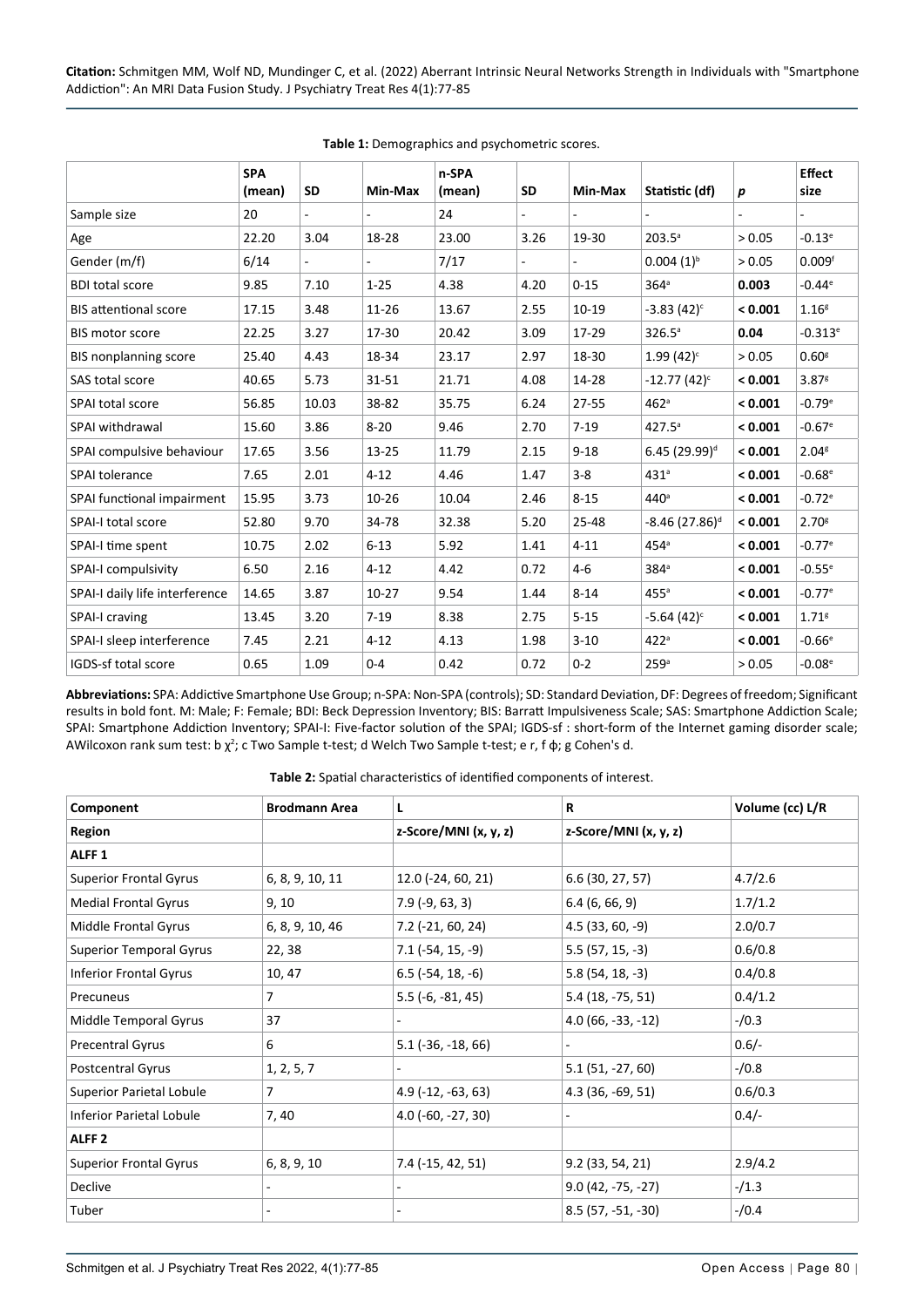**Citation:** Schmitgen MM, Wolf ND, Mundinger C, et al. (2022) Aberrant Intrinsic Neural Networks Strength in Individuals with "Smartphone Addiction": An MRI Data Fusion Study. J Psychiatry Treat Res 4(1):77-85

| <b>Superior Temporal Gyrus</b>  | 38              | $\overline{\phantom{a}}$ | $8.2(42, 6, -24)$   | $-10.5$ |
|---------------------------------|-----------------|--------------------------|---------------------|---------|
| Uncus                           | 28              | $\sim$                   | 7.7 (30, 9, -24)    | $-10.3$ |
| Lingual Gyrus                   | 17, 18          | $5.5(-3, -93, -6)$       | $7.6(12, -87, -21)$ | 0.4/0.7 |
| Middle Frontal Gyrus            | 6, 8, 9, 10, 46 | 7.1 (-30, 54, 24)        | 7.5 (36, 51, 24)    | 2.8/3.5 |
| Cuneus                          | 17, 18, 19      |                          | $7.0(6, -99, 3)$    | $-/1.3$ |
| <b>Fusiform Gyrus</b>           | 18, 19, 37      | $\overline{\phantom{a}}$ | $6.3(21, -87, -21)$ | $-10.4$ |
| <b>Inferior Frontal Gyrus</b>   | 9, 45, 46, 47   | $5.1$ (-48, 36, 15)      | $4.4(27, 9, -21)$   | 0.4/0.3 |
| <b>Medial Frontal Gyrus</b>     | 6, 9, 10        | $4.8(-6, 54, 42)$        | 5.1(3, 60, 12)      | 0.5/1.3 |
| <b>Superior Parietal Lobule</b> |                 | $4.8(-36, -69, 51)$      |                     | $0.6/-$ |
| <b>Inferior Parietal Lobule</b> | 7,40            | $4.6$ (-48, -54, 54)     | ٠                   | $0.3/-$ |

Voxels with z > 3 were coupled with the Talairach Daemon database to provide anatomical labels and were translated into MNI space. For each hemisphere (L = Left; R = Right) the maximum z-value and MNI coordinate are provided. The volume of voxels in each area is provided in cubic centimeters (cc); the table displays clusters > 0.2 cc.

for age and gender). FDR-correction was applied, and results were defined significant, if the FDR-corrected p-values were < 0.05. ANCOVA models and partial correlations were computed in R (version 3.6.1; https://cran.r-project.org/; last visited 05/28/2020).

#### **Results**

#### **Demographic and psychometric data**

For demographic and psychometric details of the two groups [\(Table 1\)](#page-3-0). The groups differed significantly in BDI, BIS-attentional score, BIS-motor score, SAS, SPAI scores, and SPAI-I scores ([Table 1](#page-3-0)).

#### **Parallel ICA**

Component pre-selection identified three components (two ALFF, one GMV), whose component loadings were subsequently entered in ANCOVA models to test for group differences. The first ALFF-based component (ALFF 1) predominantly comprised medial and dorsolateral prefrontal regions, but also included temporal and parietal regions. The second ALFF-based component (ALFF 2) predominantly comprised parietal and cerebellar regions, but also included frontal, temporal, and occipital regions [\(Table 2](#page-3-1), [Figure 1](#page-5-1) and [Figure 2](#page-6-0)). ANCOVA models revealed significant differences of component loadings between groups for ALFF 1 and ALFF 2, but not GMV (ALFF 1: F = 12.85, df = 1, pFDR = 0.003, median  $SPA = 0.83$ , mediann- $SPA = -0.06$ ; ALFF 2: F = 5.41, df = 1, pFDR = 0.038, median SPA = -0.07, mediann-SPA = 0.04; GMV:  $F = 3.21$ , df = 1, pFDR = 0.081, median SPA = 0.03, mediann-SPA = -0.04). ALFF 1 and ALFF 2 were therefore identified as components of interest. For completeness, regions comprised by the GMV component are depicted in [Table S1](https://www.scholars.direct/Articles/psychiatry/jptr-4-012-supply-file.doc).

#### **Associations between functional networks and SPAI-I**

Loading parameters of both components correlated with SPAI-I total score (ALFF 1: pFDR = 0.04, correlation coefficient  $= 0.38$ ; ALFF 2: pFDR  $= 0.03$ , correlation coefficient  $= -0.38$ ; [Table 3](#page-5-0). Particularly, loading parameters of ALFF 1 correlated with SPAI-I time spent (pFDR = 0.03, correlation coefficient = 0.45) and SPAI-I sleep interference (pFDR = 0.04, correlation

coefficient = 0.38) and loading parameters of ALFF 2 correlated with SPAI-I sleep interference (pFDR = 0.02, correlation coefficient = -0.46; [Table 3](#page-5-0). For completeness, correlations between component loadings of the GMV component and SPAI factors are depicted in [Table S2](https://www.scholars.direct/Articles/psychiatry/jptr-4-012-supply-file.doc).

Complementary analyses additionally adjusted for BDI total score showed no significant associations between loading parameters (ALFF 1, ALFF 2, and GMV) with SPAI-I or SPAI factors or respective total score.

SPAI-I time spent and SPAI-I sleep interference were correlated ( $p < 0.001$ , correlation coefficient = 0.60), also with an additional adjustment for BDI total score (p < 0.001, correlation coefficient = 0.51).

#### **Discussion**

We used a multivariate data-driven approach to study associations of two modalities, i.e., functional, and structural imaging findings in the context of addictive smartphone use. Two key findings emerged: First, a predominantly medial/ dorsolateral prefrontal and a mainly parietal/cerebellar functional network differed significantly between SPA and n-SPA. Second, there were specific and shared correlations between these functional systems and dimensional measures of addictive smartphone use.

Our analyses identified two rs-fMRI components, which differ between SPA and n-SPA. The first component showed increased activation in predominantly medial and dorsolateral prefrontal regions in those with SPA vs. n-SPA. In IGD, a diagnosis showing substantial conceptual overlap to SPA [\[35\]](#page-8-25), common neurobiological mechanisms, particularly with respect to prefrontal cortex among other regions, are suggested [\[36](#page-8-26)].

The second component showed decreased activation in predominantly parietal and cerebellar regions in those with SPA vs. n-SPA. Cerebellar function has been associated with habit-formation in addictive disorders [[37\]](#page-8-27). Therefore, it is conceivable, that the found group-difference of incrossinformation in this component may reflect a link to habit formation in excessive smartphone use. Nevertheless, tailored studies are needed to test this hypothesis.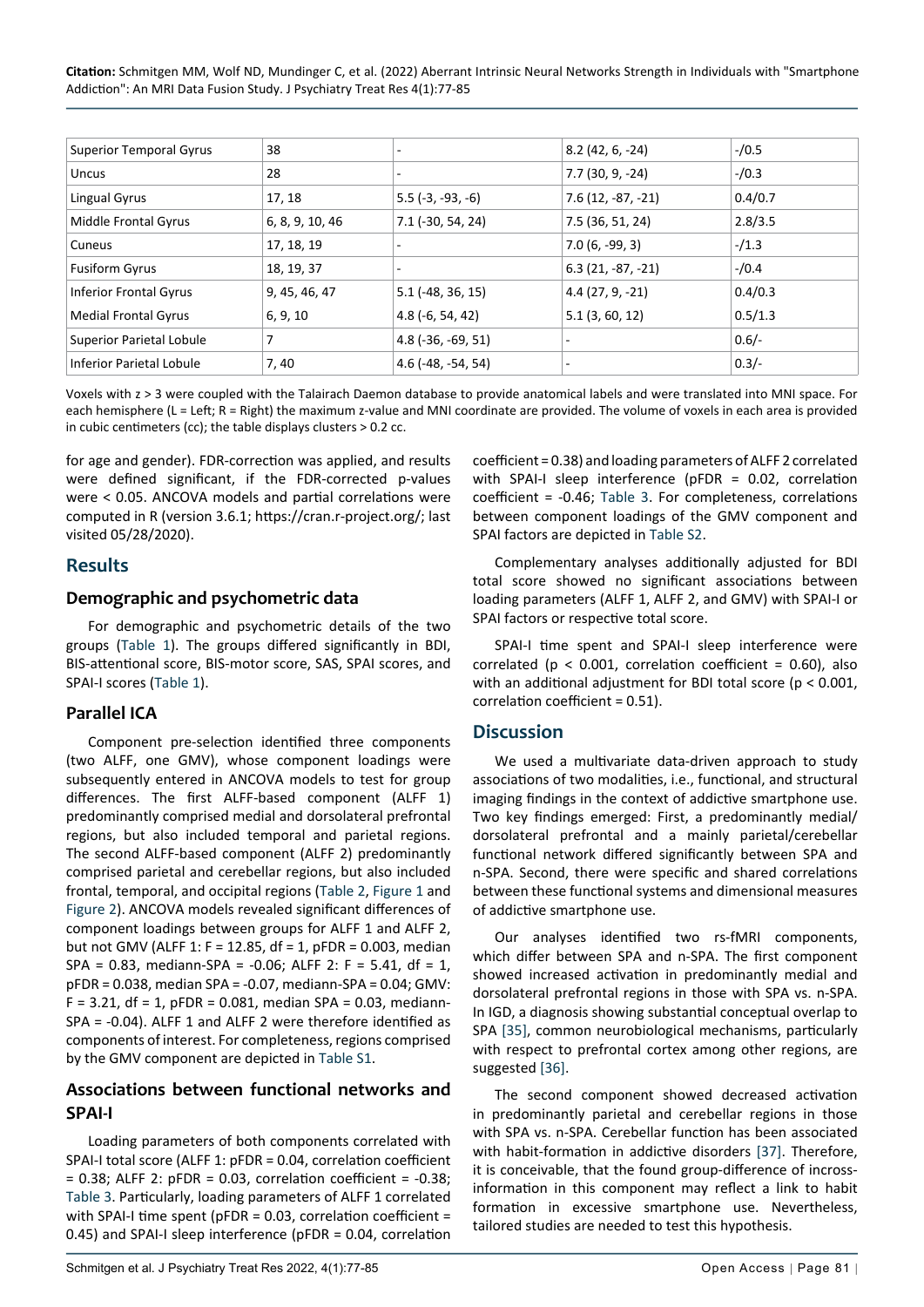**Citation:** Schmitgen MM, Wolf ND, Mundinger C, et al. (2022) Aberrant Intrinsic Neural Networks Strength in Individuals with "Smartphone Addiction": An MRI Data Fusion Study. J Psychiatry Treat Res 4(1):77-85

<span id="page-5-1"></span>

**Figure 1:** Visualization of ALFF 1 localizations, component loadings, and correlations. (a) Left, middle: Overlay of ALFF 1 component pattern onto a brain template, X and Y show coordinate of the respective slice, color bar depicts z-values. Right: Boxplot of ALFF 1 component loadings by group (pFDR = 0.003; ANCOVA, adjusted for age and gender). SPA: Addictive smartphone use group, n-SPA: Non-SPA; (b) Scatter plots of ALFF 1 component loadings versus SPAI-I factor scores. Shaded areas around blue regression lines depict 95% confidence interval.

<span id="page-5-0"></span>**Table 3:** Partial correlations between ALFF component loadings and SPAI-I measures.

| Component         | <b>SPAI-I measures</b>         | $\bm{p}_{_{\sf FDR}}$ | <b>Correlation coefficient</b> |
|-------------------|--------------------------------|-----------------------|--------------------------------|
| ALFF <sub>1</sub> | SPAI-I total score             | 0.04                  | 0.38                           |
| ALFF <sub>1</sub> | SPAI-I time spent              | 0.03                  | 0.45                           |
| ALFF <sub>1</sub> | SPAI-I compulsivity            | 0.18                  | 0.21                           |
| ALFF <sub>1</sub> | SPAI-I daily life interference | 0.09                  | 0.27                           |
| ALFF <sub>1</sub> | SPAI-I craving                 | 0.07                  | 0.29                           |
| ALFF <sub>1</sub> | SPAI-I sleep interference      | 0.04                  | 0.38                           |
| ALFF <sub>2</sub> | SPAI-I total score             | 0.03                  | $-0.38$                        |
| ALFF <sub>2</sub> | SPAI-I time spent              | 0.09                  | $-0.29$                        |
| ALFF <sub>2</sub> | SPAI-I compulsivity            | 0.06                  | $-0.32$                        |
| ALFF <sub>2</sub> | SPAI-I daily life interference | 0.06                  | $-0.32$                        |
| ALFF <sub>2</sub> | SPAI-I craving                 | 0.15                  | $-0.23$                        |
| ALFF <sub>2</sub> | SPAI-I sleep interference      | 0.02                  | $-0.46$                        |

Partial correlations for all subjects (n = 44). Adjusted for age and gender. PFDR provides FDR-corrected p values. Significant results (pFDR < 0.05) are highlighted in bold font.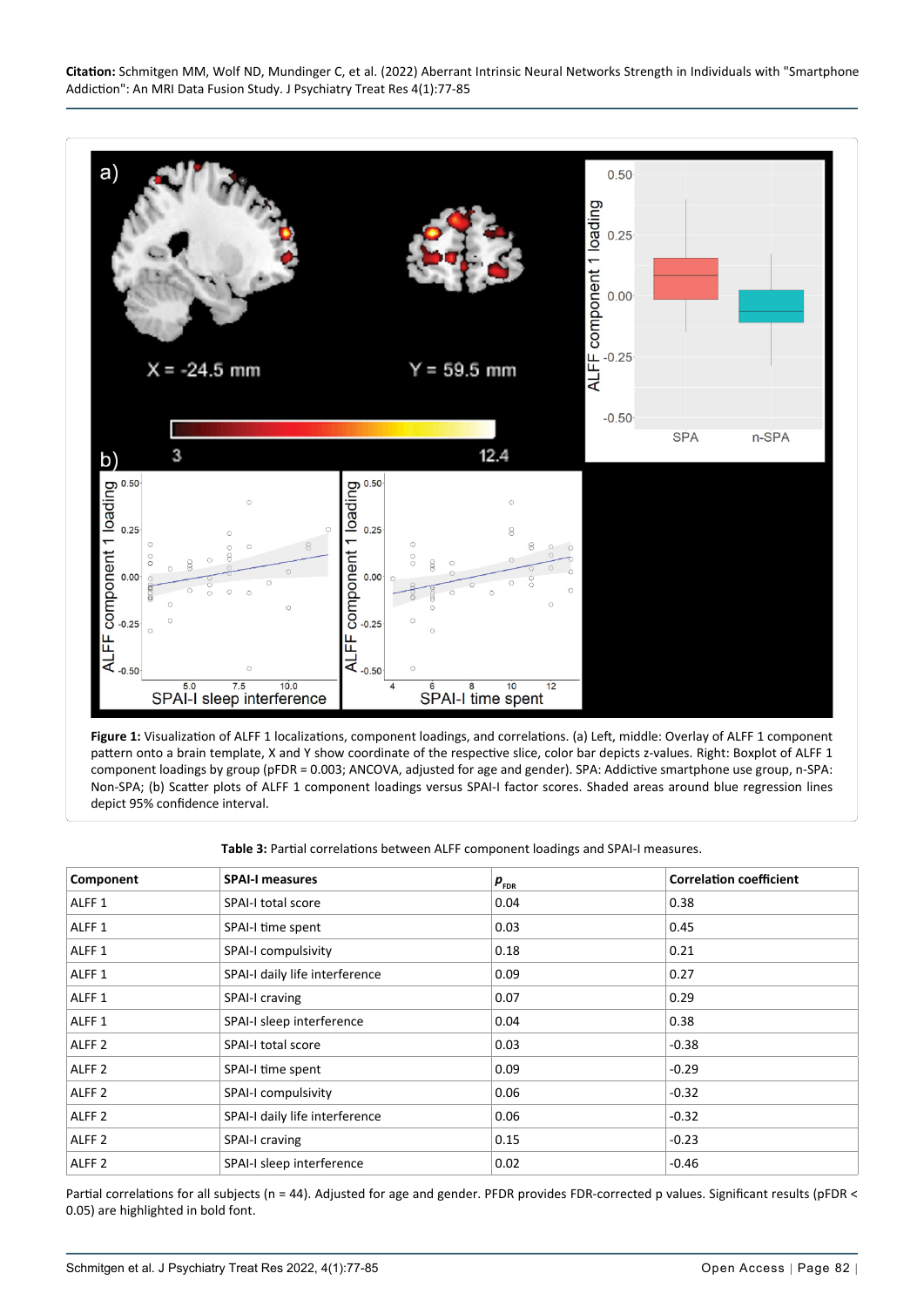

**Figure 2:** Visualization of ALFF 2 localizations, component loadings, and correlation. (a) Left, middle: Overlay of ALFF 2 component pattern onto a brain template, Y and Z show coordinate of the respective slice, color bar depicts z-values. Right: Boxplot of ALFF 2 component loadings by group ( $p_{FDR}$  = 0.025; ANCOVA, adjusted for age and gender). SPA: Addictive smartphone use group, n-SPA: Non-SPA; (b) Scatter plot of ALFF 2 component loadings versus SPAI-I factor score. Shaded area around blue regression line depicts 95% confidence interval.

Taken together, the two components partially depict a fronto-parietal network, which was associated with cognitive control in internet addiction [[38\]](#page-8-31) and our findings fit well to the suggested dysbalance between limbic/reward-oriented networks and systems subserving prefrontal control, as suggested by the I-PACE model [[11](#page-8-1)[,12\]](#page-8-2).

<span id="page-6-0"></span>Ĩ

On a neural systems level, regions depicted by the two functional networks are part of the so-called "default mode network" (DMN), which has been associated to selfawareness in addictive disorders and the salience network, which critically mediates the interplay between executive systems and the DMN [\[39](#page-8-32)]. Moreover, the detected patterns share, if at all, only little spatial similarities reported by Horvath, et al. [\[14](#page-8-4)]. This indicates that the multivariate fusion approach used here indeed revealed information, which was not detected via separate analyses of GMV and INA.

Remarkably, the functional networks also showed significant correlations with distinct SPAI-I dimensions, i.e. "time spent" (particularly the medial/dorsolateral prefrontal system) and "sleep interference" (both networks). Noteworthy, these SPAI-I dimensions were associated to each

other in our sample. The two identified components share the same imaging modality, i.e., rs-fMRI, yet they reflect different physiological properties and cognitive representations on a subnetwork-level. Also, in comparison to joint ICA [\[40](#page-8-28)], p-ICA pays more attention to individual linked components and their connections, while joint ICA pays more attention to inter-effects between different data-acquisition modalities as a whole [[41\]](#page-8-29). Moreover, non-fusion ICA based methods on ALFF alone very likely would have not been able to identify the found components without the additional information from GMV. In this line of thought, the found correlations depict component specific and shared associations between temporal features of intrinsic neural activity and measures of addictive smartphone use. Most of the regions found in the prefrontal networks are part of the inhibitory networks depicted by Stevens and coworkers [[42\]](#page-8-30), therefore the found associations might represent a lack of inhibitory control in SPA. This notion is also supported by the significant differences between SPA and n-SPA with respect to BIS attention and motor scores. The SPAI-I factor sleep interference includes items of the SPAI that capture the relationship between smartphone use and shorter sleep duration as well as sleep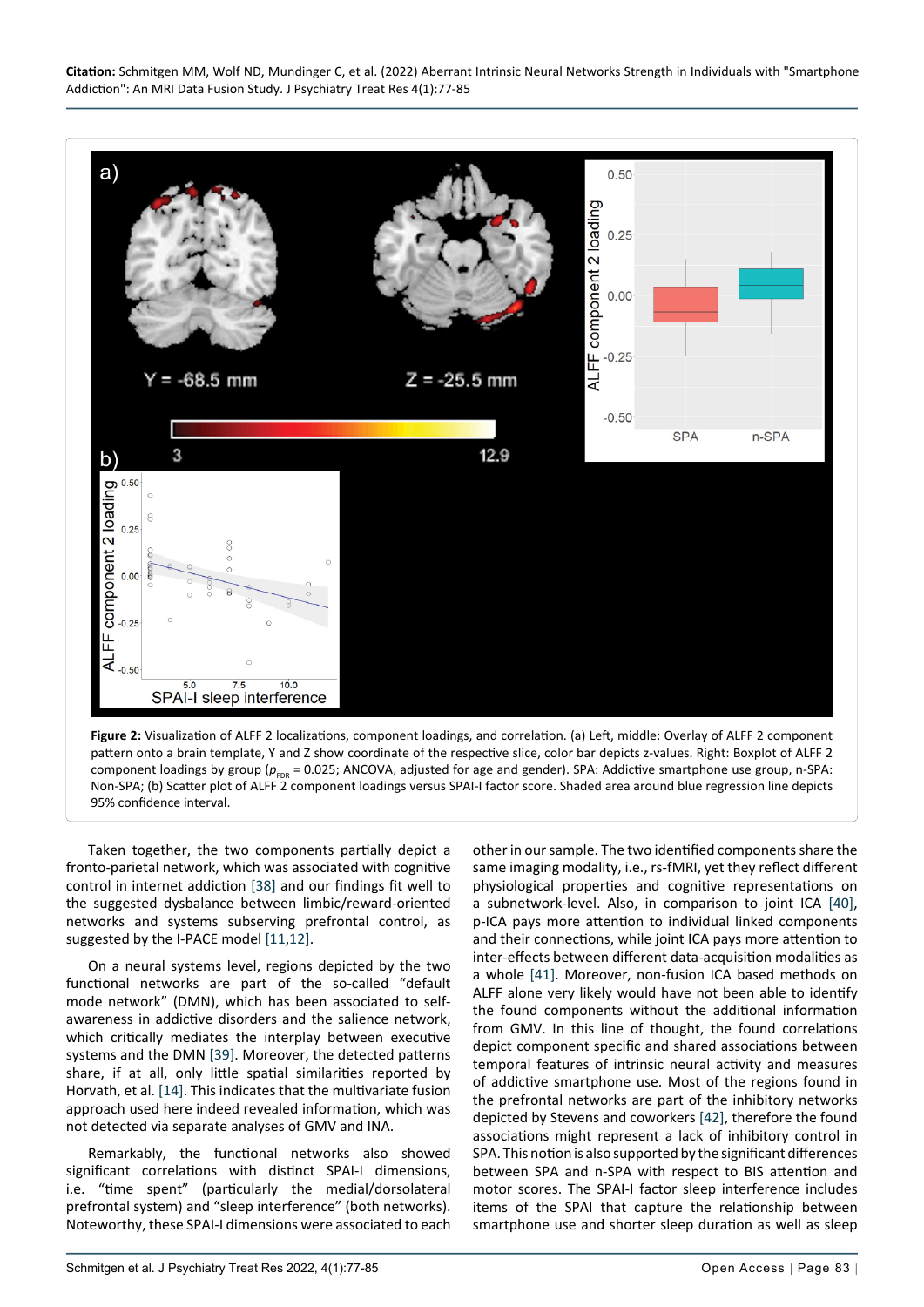disturbance [\[25](#page-8-14)]. Regions found in both networks are part of the DMN, which represents brain activation during a relaxed, resting condition without external stimuli [\[43](#page-8-33)]. Altered functional activation in these regions might represent, among others, rumination processes - or even excessive preoccupation with the smartphone -, which in turn disrupt healthy sleeping behavior leading to depressed mood [[44\]](#page-8-34). Taken together, these findings point towards a multifaceted, brain-activation linked interplay of non-capability of not using the smartphone and sleep interfering processes in SPA. The temporal association and causality of these findings remain unclear.

We acknowledge potential limitations of this study, such as the relatively small sample size and missing formal clinical evaluation of potentially confounding comorbid mental disorders. Mental disorders were not reported by the participants, but it is impossible to fully rule out the presence of other mental health conditions that may have an impact on GMV or ALFF. Moreover, the identified associations between loading parameters and measures of SPA did not remain significant, if additionally controlled for depressiveness. Therefore, our interpretations of these findings should be handled with appropriate scientific caution. Also, the cross-sectional design does not allow inference on temporal development and stability of these findings, as much as the correlations do not imply causality. Carefully designed longitudinal studies with sample sizes being more representative of the population showing problematic smartphone use are needed to robustly answer such important questions.

In conclusion, the present study provides further evidence for common neural mechanisms of behavioral addiction in individuals with SPA, which was not accessible via separate massunivariate analyses of GMV and INA. This study needs replication and extensions using larger and more representative sample sizes, including longitudinal assessments supplemented by ecological momentary assessment. Yet, additionally, this study provides important new findings, suggesting deviant recruitment of resting-state networks and modality-specific associations of resting activation with distinct and shared symptom dimensions of SPA.

#### **Acknowledgements**

This research did not receive any specific grant from funding agencies in the public, commercial, or not-for-profit sectors. We thank our study participants for their time and interest in this study. Moreover, our special thanks go to Bretta Beer for proofreading the manuscript and valuable comments on improving the text.

### **Compliance with Ethical Standards**

#### **Conflicts of interest**

The authors have no conflicts of interest to declare that are relevant to the content of this article.

#### **Research involving human participants**

The study was approved by the Ethics Committee of the Medical Faculty at Heidelberg University and carried out in compliance with the Declaration of Helsinki. All participants gave written informed consent prior to inclusion in the study.

#### **Informed consent**

All procedures followed were in accordance with the ethical standards of the responsible committee on human experimentation (Ethics Committee of the Medical Faculty at Heidelberg University) and with the Helsinki Declaration of 1975, as revised in 2000. Informed consent was obtained from all patients for being included in the study.

#### **Author Contributions**

Mike M. Schmitgen, Juliane Horvath, Christina Mundinger, Nadine D. Wolf, and Robert Christian Wolf were responsible for the study concept and design. Mike M. Schmitgen, Juliane Horvath, and Christina Mundinger contributed to the acquisition of human data. Mike M. Schmitgen and Robert Christian Wolf performed the data analysis. Juliane Horvath, Christina Mundinger, and Fabio Sambataro assisted with data analysis and interpretation of findings. Mike M. Sschmitgen and Robert Christian Wolf drafted the manuscript. Nadine D. Wolf, Fabio Sambataro, Dusan Hirjak, Katharina M. Kubera, and Julian Koenig provided critical revision of the manuscript for important intellectual content. All authors critically reviewed content and approved the final version for publication.

#### **Funding**

This research did not receive any specific grant from funding agencies in the public, commercial, or not-for-profit sectors.

#### **References**

- <span id="page-7-0"></span>1. [Demirci K, Akgonul M, Akpinar A \(2015\) Relationship of](https://pubmed.ncbi.nlm.nih.gov/26132913/)  [smartphone use severity with sleep quality, depression, and](https://pubmed.ncbi.nlm.nih.gov/26132913/)  [anxiety in university students. J Behav Addict 4: 85-92.](https://pubmed.ncbi.nlm.nih.gov/26132913/)
- 2. [Duke E, Montag C \(2017\) Smartphone addiction, daily interruptions](https://pubmed.ncbi.nlm.nih.gov/29450241/)  [and self-reported productivity. Addict Behav Rep 6: 90-95.](https://pubmed.ncbi.nlm.nih.gov/29450241/)
- 3. [Grant JE, Lust K, Chamberlain SR \(2019\) Problematic smartphone](https://pubmed.ncbi.nlm.nih.gov/31257917/)  [use associated with greater alcohol consumption, mental health](https://pubmed.ncbi.nlm.nih.gov/31257917/)  [issues, poorer academic performance, and impulsivity. J Behav](https://pubmed.ncbi.nlm.nih.gov/31257917/)  [Addict 8: 335-342.](https://pubmed.ncbi.nlm.nih.gov/31257917/)
- <span id="page-7-1"></span>4. [Toh SH, Coenen P, Howie EK, et al. \(2017\) The associations of](https://pubmed.ncbi.nlm.nih.gov/28787453/)  [mobile touch screen device use with musculoskeletal symptoms](https://pubmed.ncbi.nlm.nih.gov/28787453/)  [and exposures: A systematic review. Plos One 12: e0181220.](https://pubmed.ncbi.nlm.nih.gov/28787453/)
- <span id="page-7-2"></span>5. [Lin YH, Chiang CL, Lin PH, et al. \(2016\) Proposed diagnostic](https://pubmed.ncbi.nlm.nih.gov/27846211/)  [criteria for smartphone addiction. PLoS One 11: e0163010.](https://pubmed.ncbi.nlm.nih.gov/27846211/)
- <span id="page-7-3"></span>6. [Kim SG, Park J, Kim HT, et al. \(2019\) The relationship between](https://pubmed.ncbi.nlm.nih.gov/30899316/)  [smartphone addiction and symptoms of depression, anxiety,](https://pubmed.ncbi.nlm.nih.gov/30899316/)  [and attention-deficit/hyperactivity in South Korean adolescents.](https://pubmed.ncbi.nlm.nih.gov/30899316/)  [Ann Gen Psychiatry 18: 1.](https://pubmed.ncbi.nlm.nih.gov/30899316/)
- <span id="page-7-4"></span>7. [Petry NM, Rehbein F, Ko CH, et al. \(2015\) Internet gaming](https://pubmed.ncbi.nlm.nih.gov/26216590/)  [disorder in the DSM-5. Curr Psychiatry Rep 17: 72.](https://pubmed.ncbi.nlm.nih.gov/26216590/)
- <span id="page-7-5"></span>8. [Lin YH, Chang LR, Lee YH, et al. \(2014\) Development and](https://pubmed.ncbi.nlm.nih.gov/24896252/)  [validation of the smartphone addiction inventory \(SPAI\). PLoS](https://pubmed.ncbi.nlm.nih.gov/24896252/)  [One 9: e98312.](https://pubmed.ncbi.nlm.nih.gov/24896252/)
- <span id="page-7-6"></span>9. [Kwon M, Lee JY, Won WY, et al. \(2013\) Development and](https://pubmed.ncbi.nlm.nih.gov/23468893/)  [validation of a smartphone addiction scale \(SAS\). PLoS One 8:](https://pubmed.ncbi.nlm.nih.gov/23468893/)  [e56936.](https://pubmed.ncbi.nlm.nih.gov/23468893/)